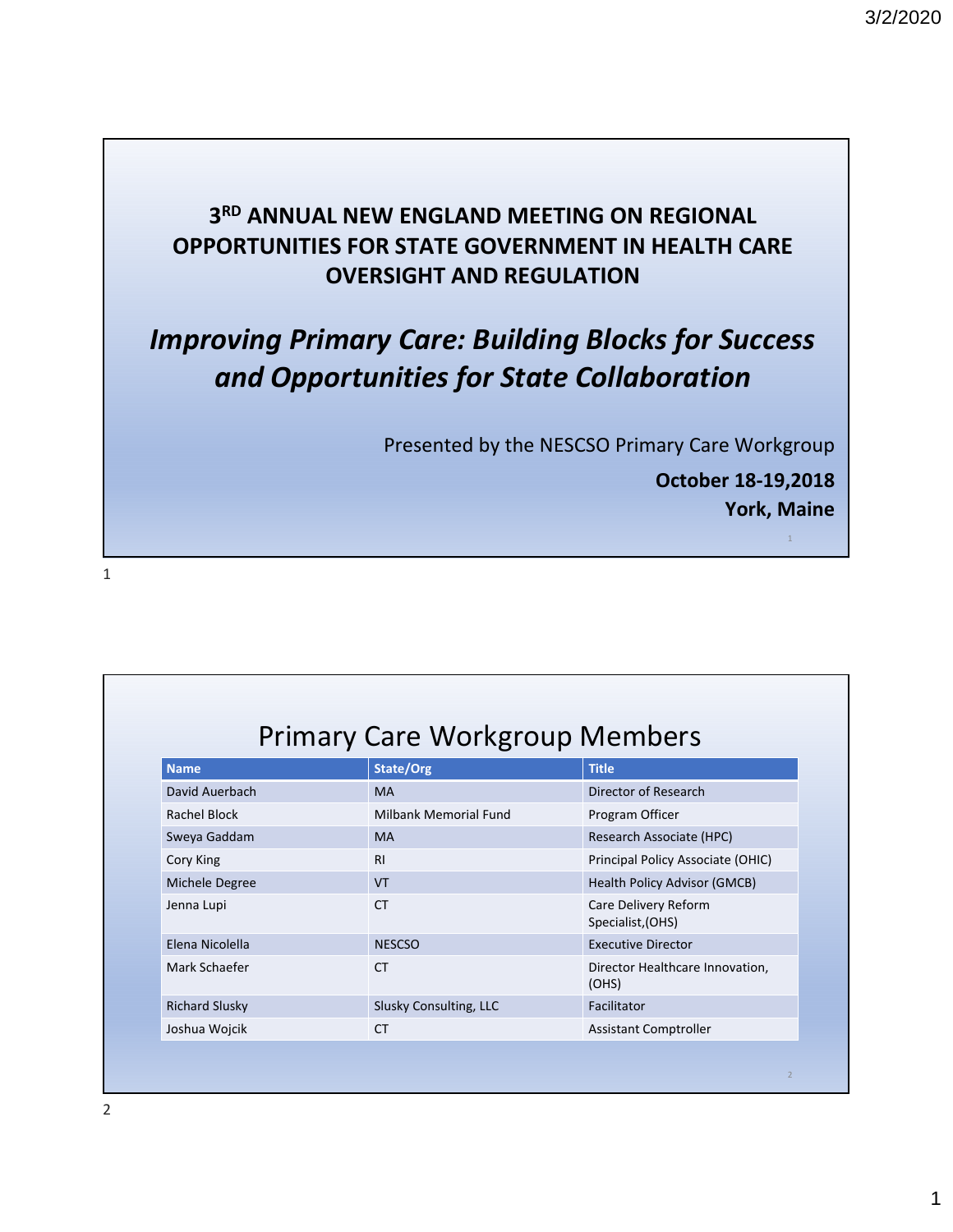#### **Discussion Points**

- 1. Define Primary Care and Primary Care Spending
- 2. Why Should States Consider Increasing Investments in Primary Care Providers and Primary Care Practices?
- 3. Components of Primary Care Investments
- 4. Tools States Can Use to Determine Primary Care Investments
- 5. Measures of Success
- 6. Opportunities For Collaboration Among the States
- 7. Next Steps

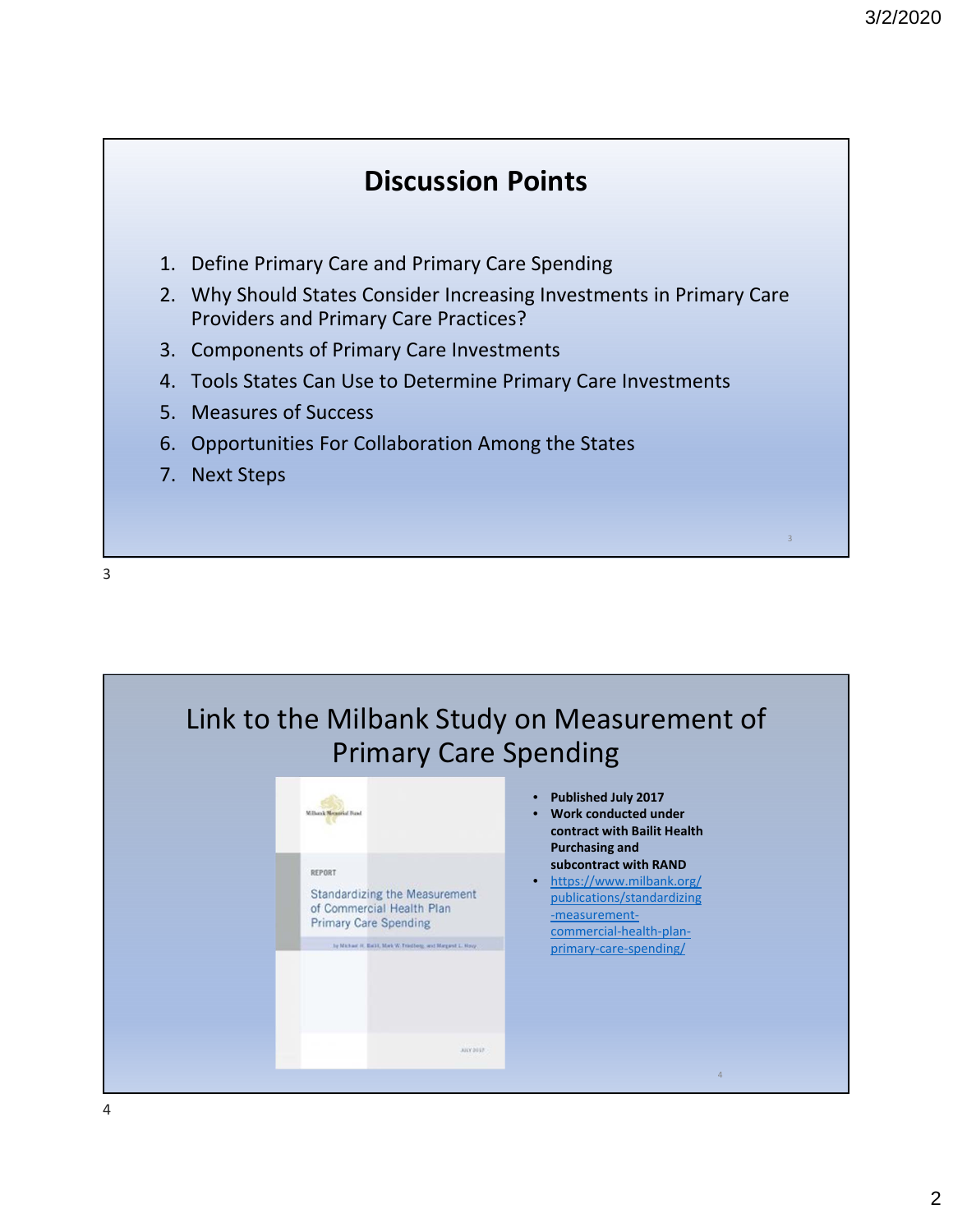6

### **How Do We Define Primary Care?**

**Primary Care is:** *"The provision of integrated, accessible health care services by clinicians who are accountable for addressing a large majority of personal health care needs, developing a sustained partnership with patients, and practicing in the context of family and community."*

**Institute of Medicine, 1996**

5

### **How Much of Our Health Care Dollars Go to Support Primary Care?**

- **If primary care is so important to society, do our collective payments reflect it?**
- **Defining primary care is harder than it first seems. Should we define it by the type of provider offering the service? The type of services available, regardless of provider?**
- **As quality improvement experts remind us, we improve what we measure.**
- **The United States is in the midst of an unprecedented era of provider payment reform. Assessing the effects of these innovations on a known contributor to high value care—our primary care infrastructure—should be a high priority. <sup>1</sup>**

1. Milbank Memorial Fund Report: "Standardizing the Measurement of Commercial Health Plan Primary Care Spending by Michael H. Bailit, Mark W. Friedberg, and Margaret L. Houy (July 2017)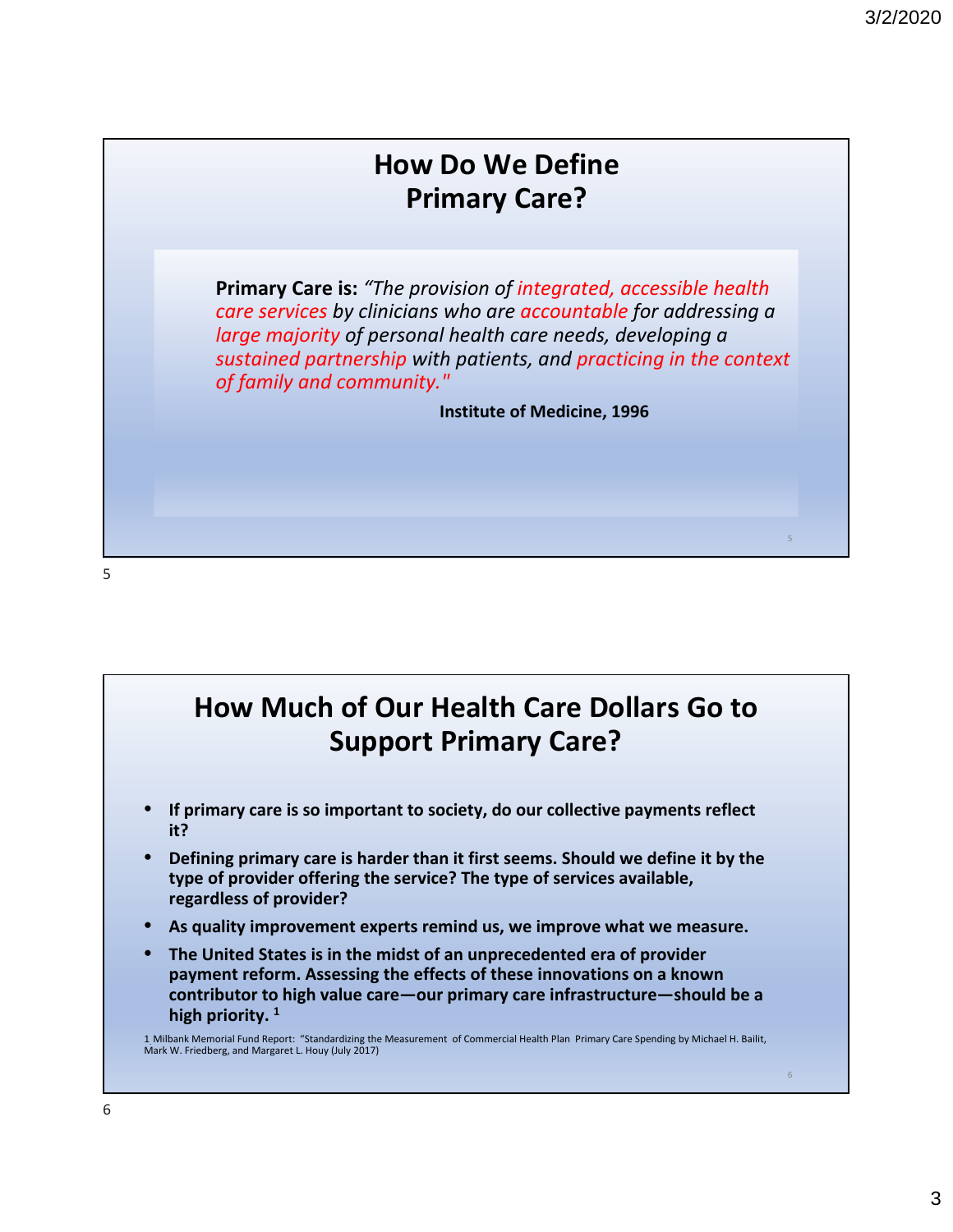

|               | The Status of Primary Care Payments in Selected New<br><b>England States</b> |              |                                         |                                                               |                                                                              |                                                                                                            |  |  |  |  |
|---------------|------------------------------------------------------------------------------|--------------|-----------------------------------------|---------------------------------------------------------------|------------------------------------------------------------------------------|------------------------------------------------------------------------------------------------------------|--|--|--|--|
| <b>State</b>  | <b>Source of Payments</b>                                                    | Year         | <b>Total Medical</b><br><b>Payments</b> | <b>Primary Care</b><br><b>Claims-Based</b><br><b>Payments</b> | <b>Primary Care</b><br><b>Non-Claims-</b><br><b>Based</b><br><b>Payments</b> | <b>Primary Care</b><br><b>Total</b><br><b>Payments as</b><br>% of Total<br><b>Medical</b><br><b>Claims</b> |  |  |  |  |
| Connecticut   | State Employee Health<br><b>Plan</b>                                         | 2017         | \$1,485,422,512                         | \$63,702,850                                                  | \$5,749,504*                                                                 | 4.7%                                                                                                       |  |  |  |  |
| Massachusetts | APCD (Top 3<br><b>Commercial Payers)</b>                                     | 2015         | \$10,024,456,211                        | \$665,795,472                                                 |                                                                              | 6.6%                                                                                                       |  |  |  |  |
| Rhode Island  | <b>Fully Insured</b><br><b>Commercial Claims</b><br>Paid (Largest Payers)    | Oct.<br>2016 | \$636,173,241                           | \$38,716,942                                                  | \$37,377,915                                                                 | 11.5%                                                                                                      |  |  |  |  |
| Vermont       | 2016 VHCURES All<br>Payers                                                   | 2016         | \$1,311,282,144                         | \$127,036,478                                                 |                                                                              | 9.69%                                                                                                      |  |  |  |  |
|               | *CT Includes Care Coordination and Shared Savings Quality Payments Only      |              |                                         |                                                               |                                                                              | 8                                                                                                          |  |  |  |  |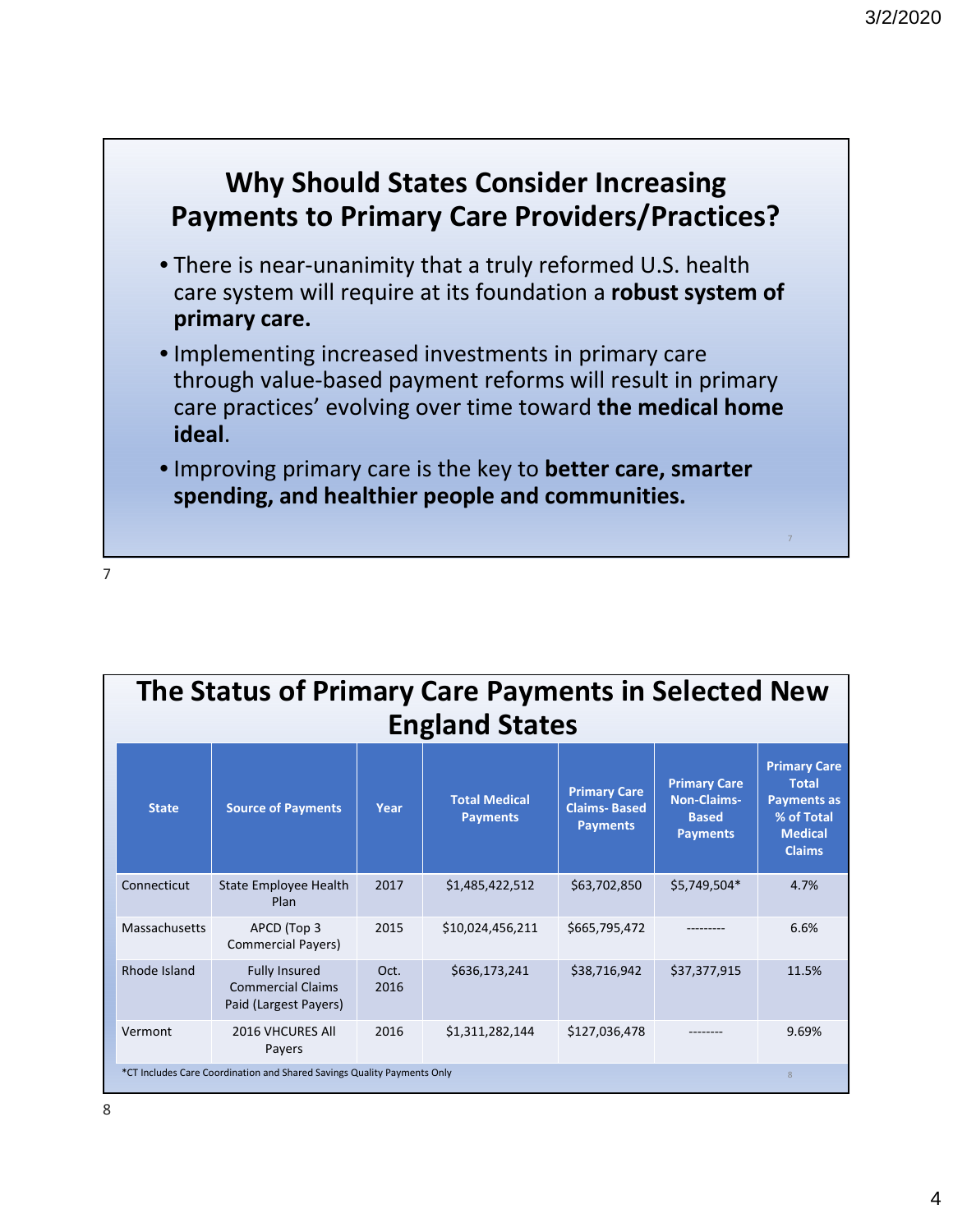



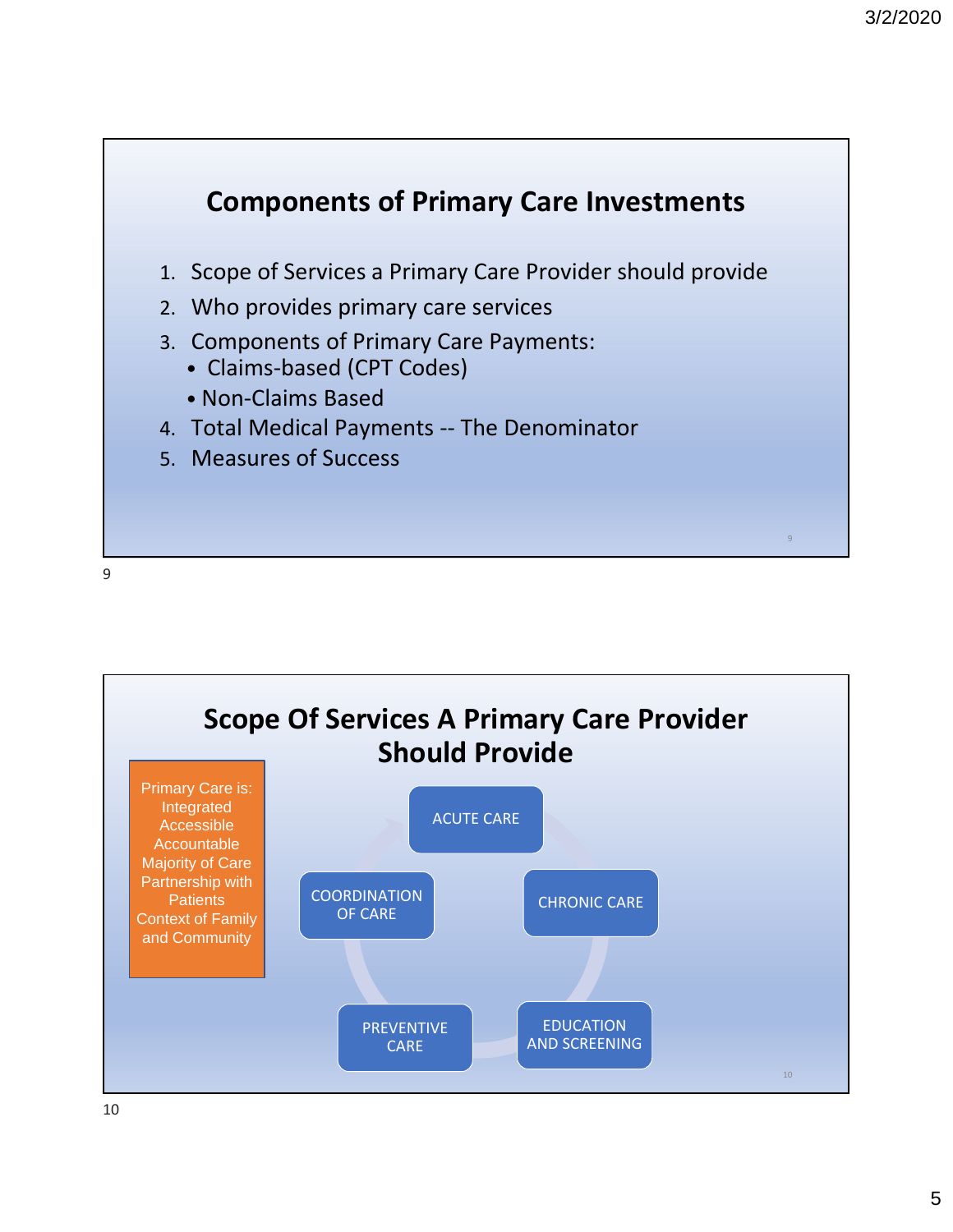

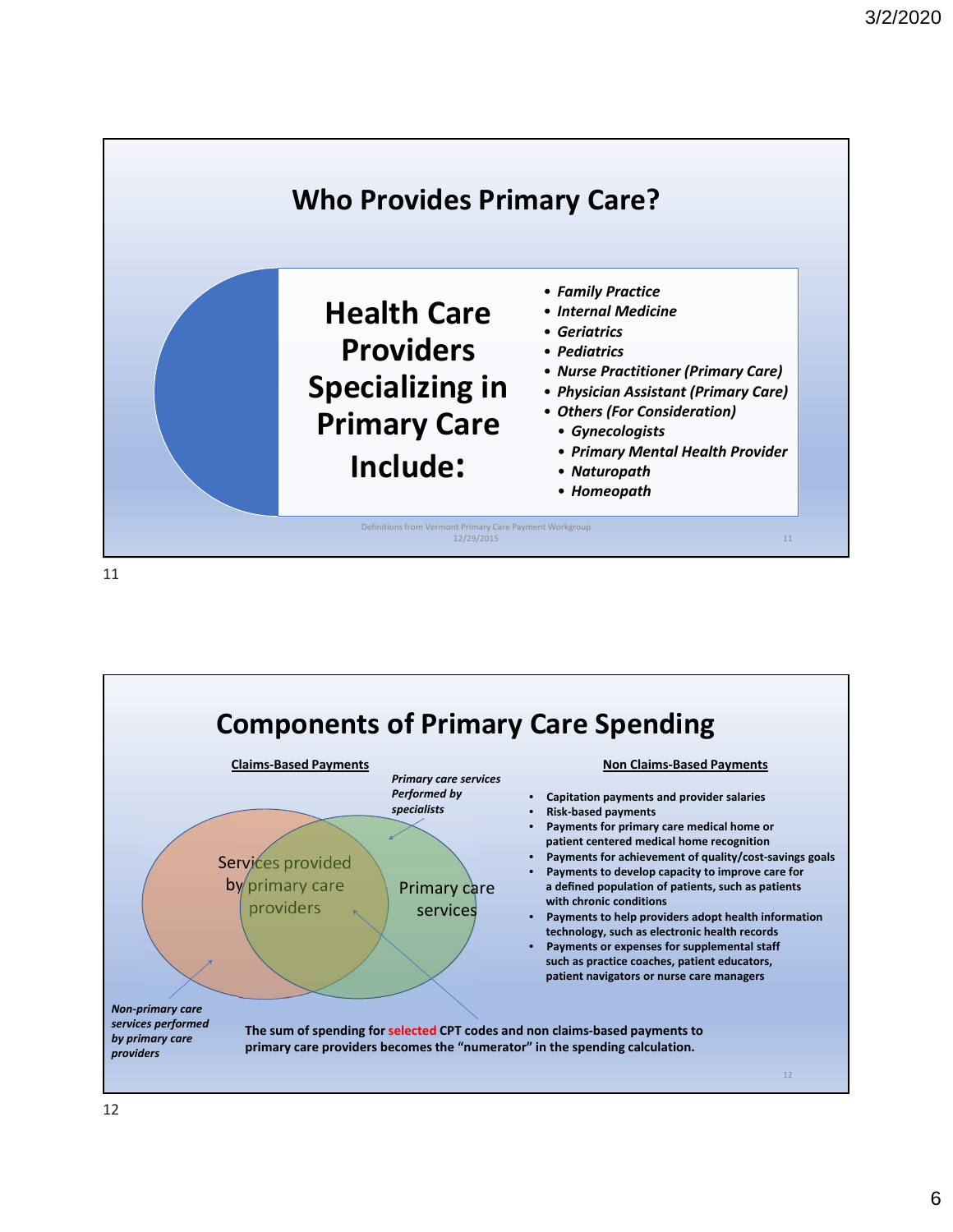#### **How Can States Collect Information on Non‐ Claims Based Payments?**

**Can the States' APCD be Configured to Reliably Collect Non Claims‐Based Payments?**

**Can States Require Commercial Payers to Report Non Claims‐ Based Payments?** (See Rhode Island Standards)

**Can Non Claims‐Based Payments be Collected From Medicaid, Medicare and Self‐ Insured Organizations?**

13

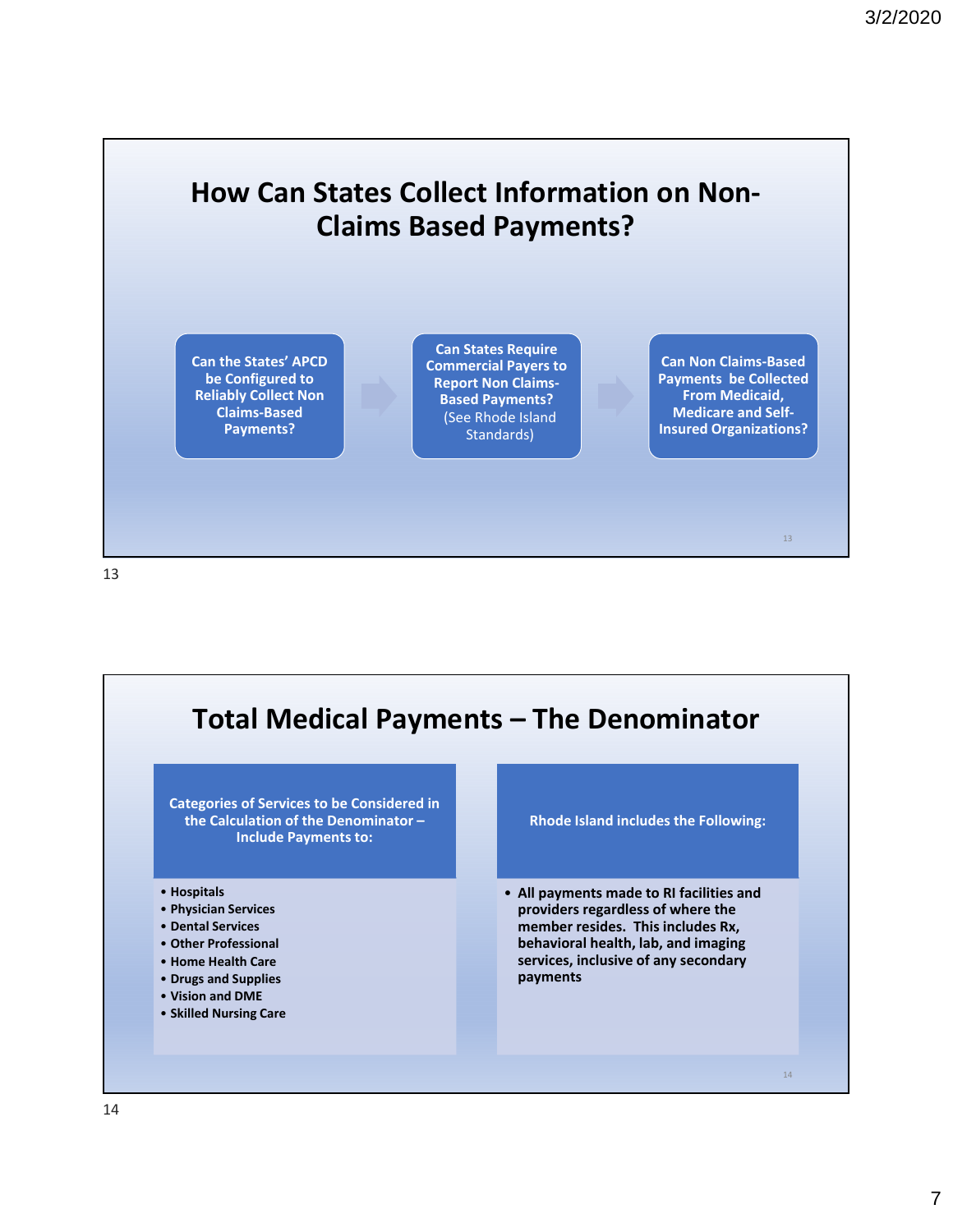## **How Can States Achieve Goals Regarding the Percent of Total Health Care Expenditures that are Allocated to Primary Care?**

Regulation (States Establish Rules and Measures of Accountability)

- Certificate of Need Standards
- Insurance Regulations
- Legislation
- Health Dept. Regulations
- Other

Voluntary Participation of All Payers (Need A Critical Mass of Payers)

- Commercial Fully Insured/Self Insured
- Medicaid
- Medicare Advantage
- Medicare
	- Next Gen Models
	- Demonstration Projects
	- State Specific Contracts with CMMI

15

16

15

### **Rhode Island's Approach to Increasing Primary Care Spending and Supporting Primary Care Infrastructure**

**In 2009 the RI Office of the Health Insurance Commissioner began a process to strengthen and expand primary care in the state by rapidly increasing funding for primary care services through the promulgation of "Affordability Standards**"

- **Standard One Increase the proportion of primary care investments by one percentage point per year for five years.**
- **Standard Two Require insurers to support an expansion of the medical home initiative based on the chronic care model.**
- **Standard Three Insurers must Implement an incentive program for physicians to adopt electronic health records.**
- **Standard Four ‐ Insurers must transition to DRGs & APCs for hospital services, incorporate quality incentives into their hospital contracts, and cap the annual rate increases that insurers can grant hospitals to the average percentage change in the Medicare IPPS plus 1 percent.**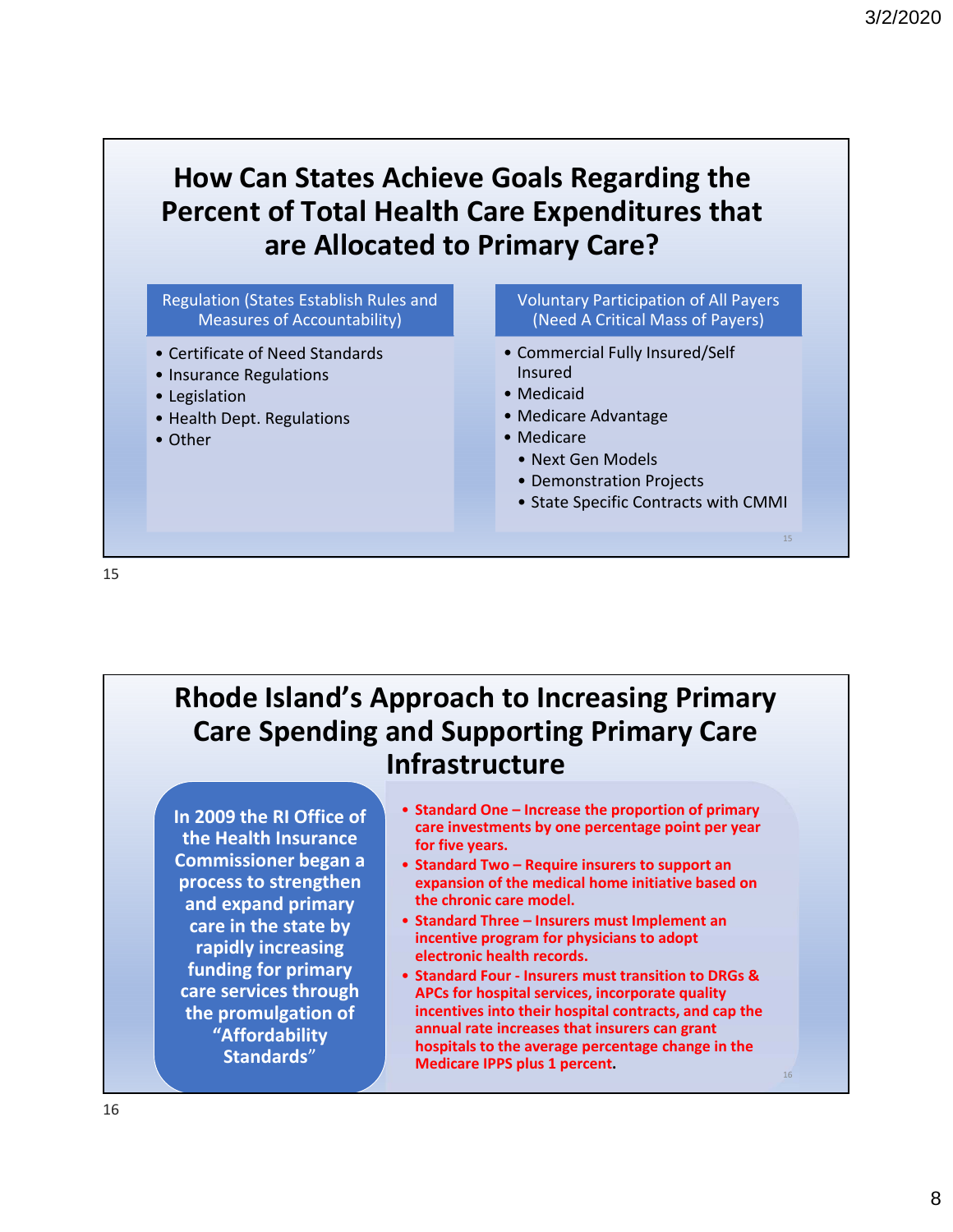

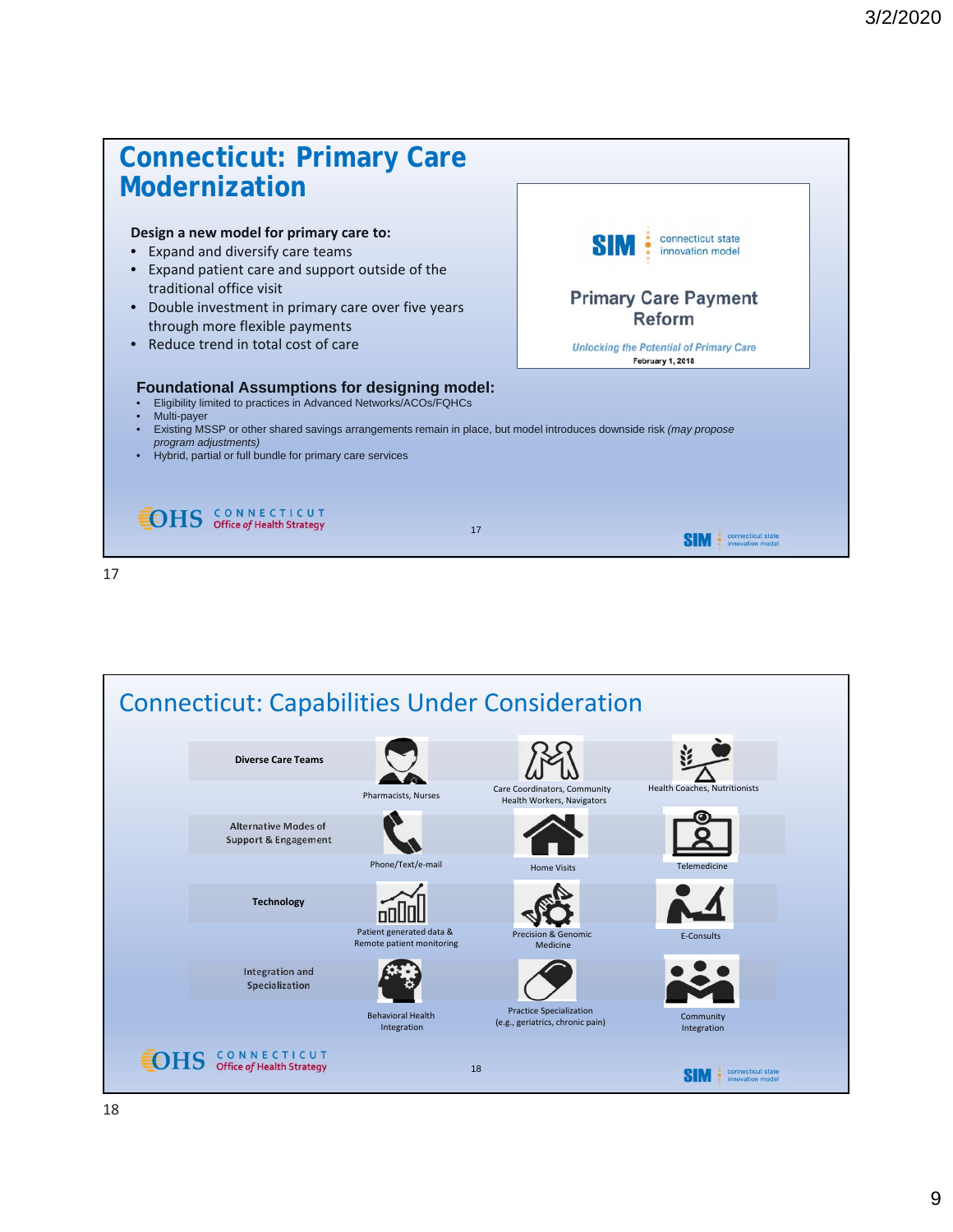

**Massachusetts Health Policy Commission's Policy and Research Work to Advance Primary Care Investment The vision of the HPC's care delivery transformation is that providers and payers are patientcentered and accountable for high-value care across a patient's medical, behavioral, and health-related social needs. PCMH certification** The HPC sets all-payer care delivery standards for patient-centered primary care in the Commonwealth, with a particular focus on behavioral health integration capabilities. The HPC also provides technical assistance at no cost to primary care practices to work on PCMH capabilities. **CERTIFIE ACO cer** The HPC sets all-payer care delivery standards for ACOs in the Commonwealth. Massachusetts Medicaid requires all ACOs (both  $\Omega$ commercial and Mass Health) to be certified in order to participate in their ERTIFIEI DSRIP program. Patient-centered primary care is a foundational standard for ACO. The program also has standards around how funds flow from the ACO to participating providers, including primary care. **Researc** • Mandatory reporting of PCP rosters of nearly all provider groups<br>• Analysis of primary care-based provider system variation in spen • Analysis of primary care-based provider system variation in spending and potentially avoidable utilization (e.g. low-value care, avoidable ED use). **COST TRENDS**<br>REPORT • Analysis and tracking of usage of alternative payment models among primary-care-based provider system in the Commonwealth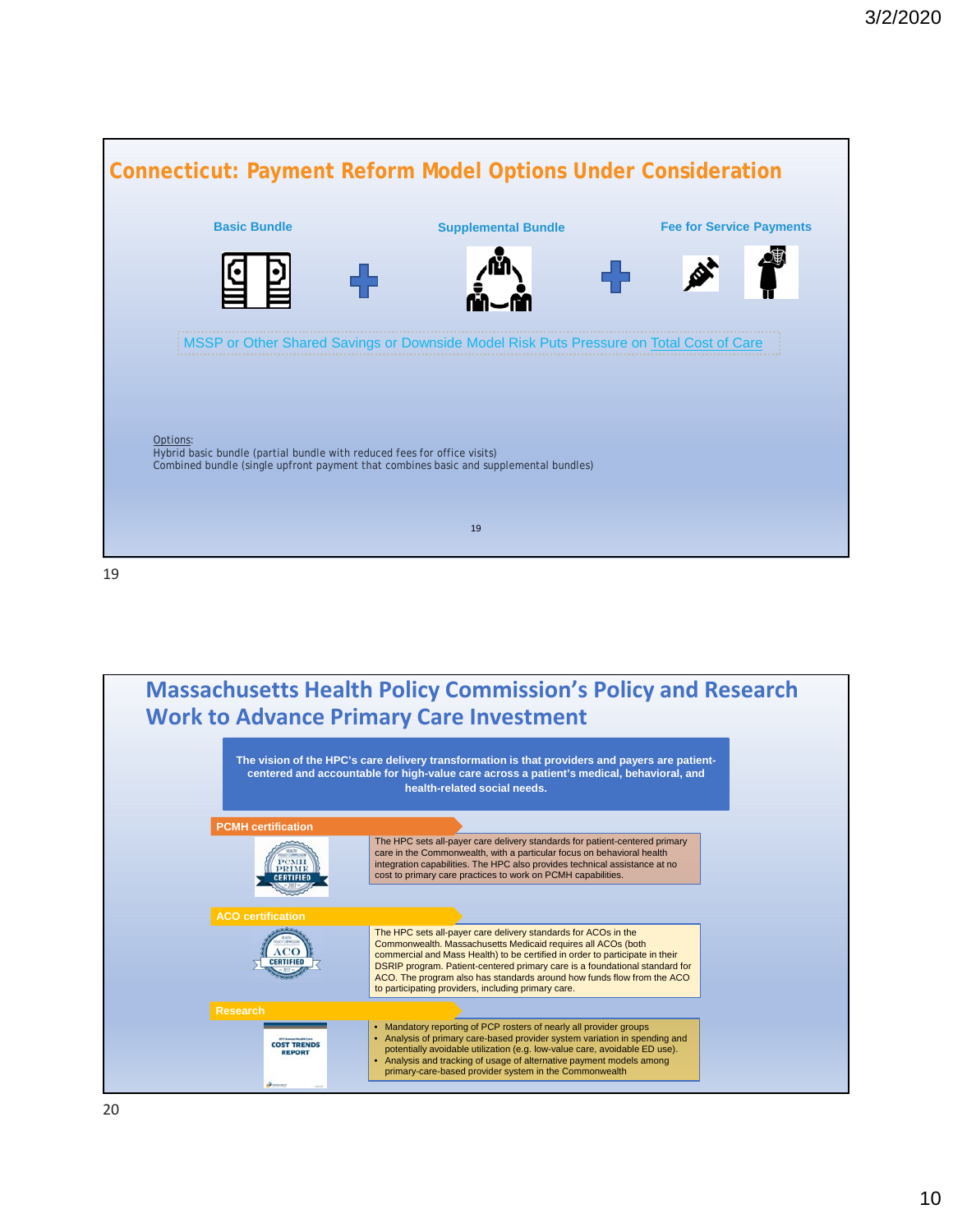

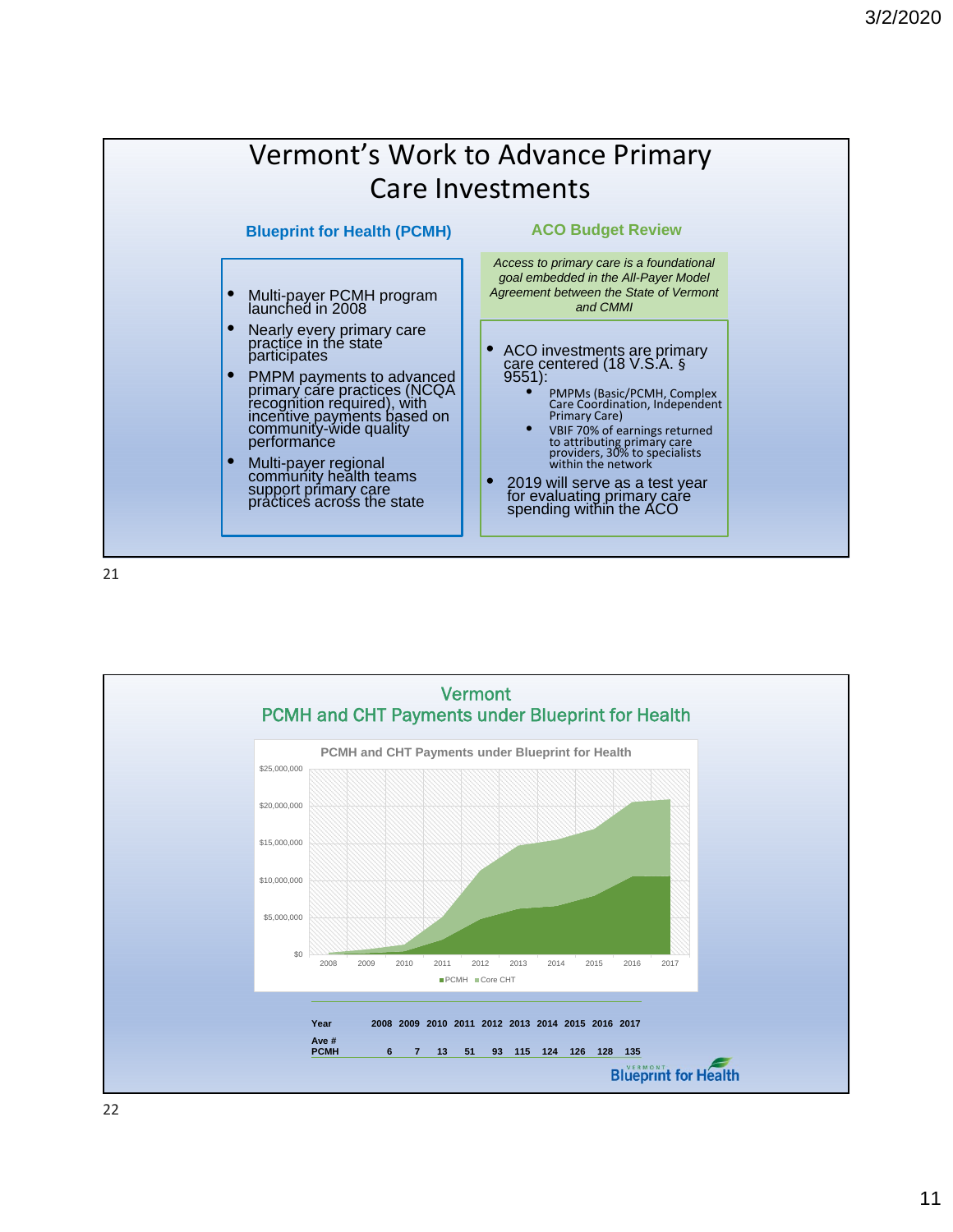

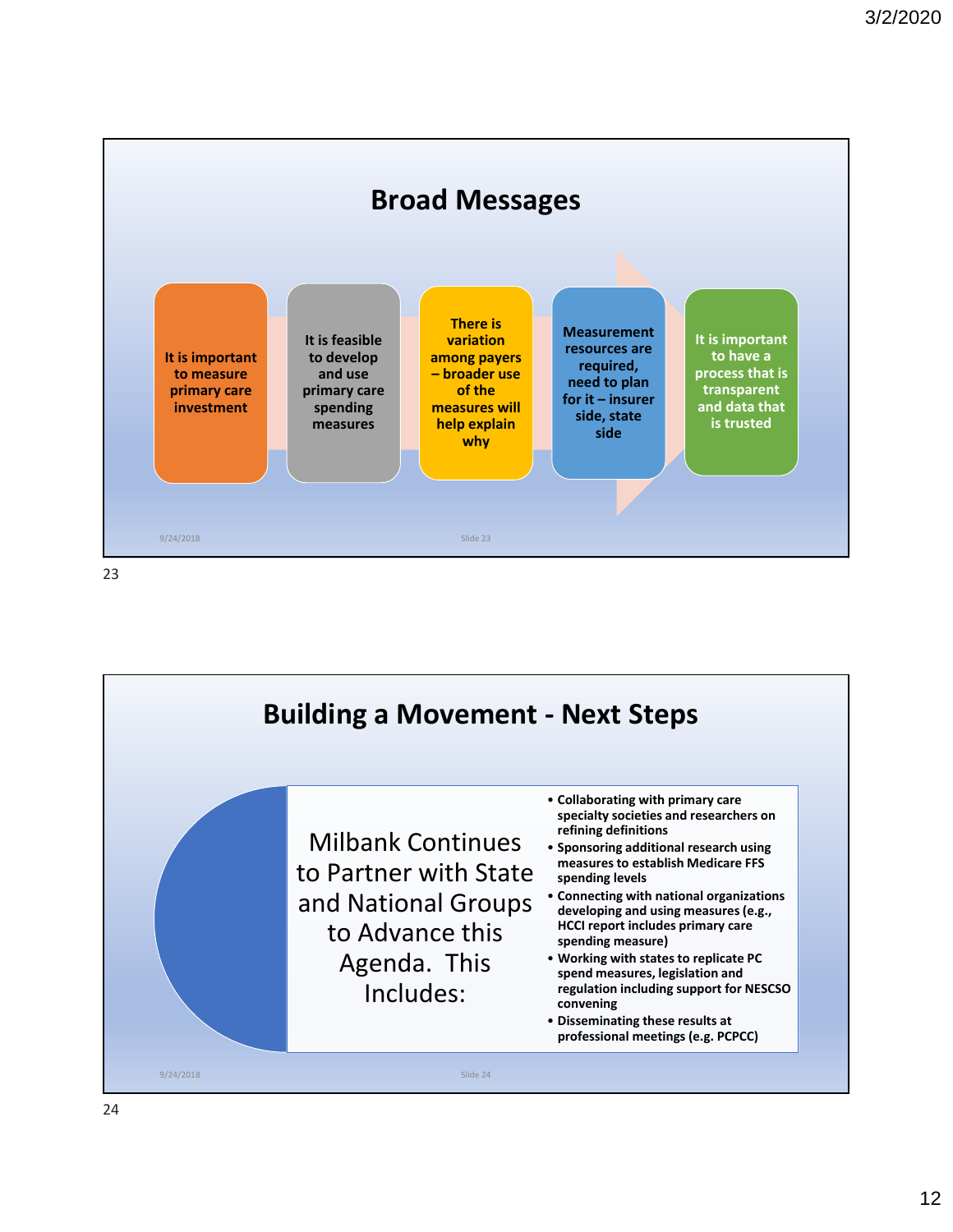# **What are Some Potential Measures to Ensure that Investments in Primary Care are Producing the Desired Results (ROI)?**



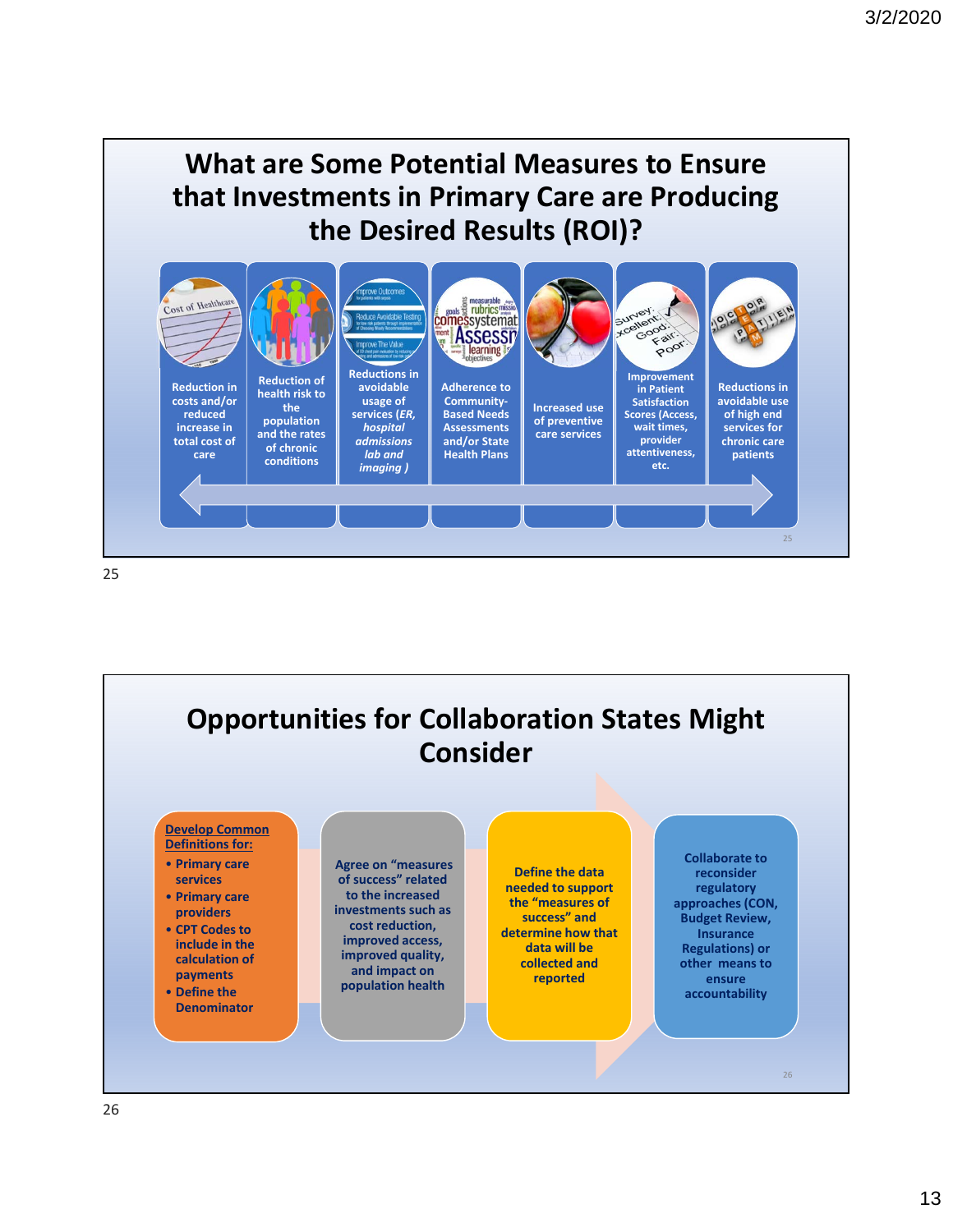

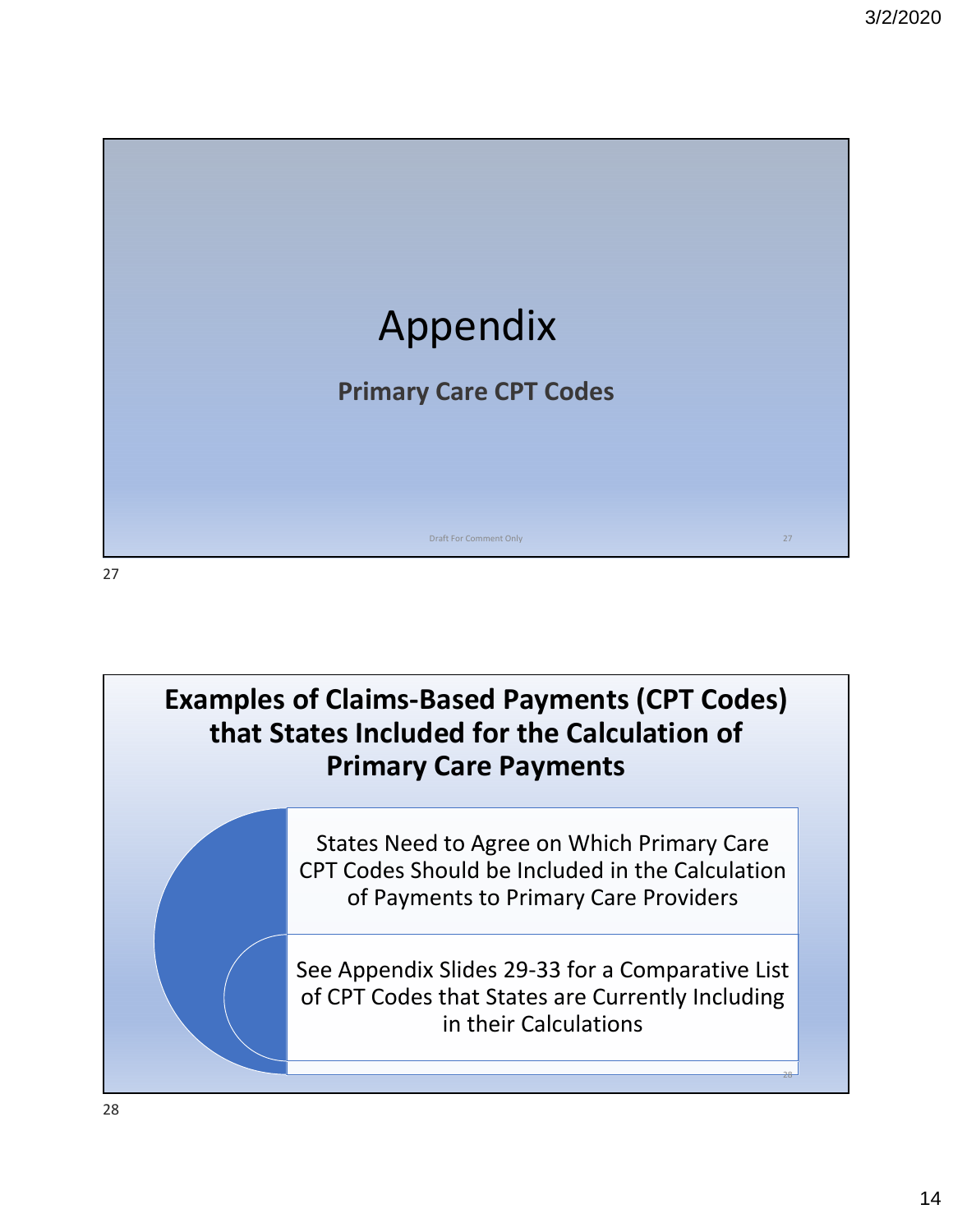# **Primary Care CPT Codes Currently Being Used for Calculation of Primary Care Payments**

| <b>Procedure Codes</b>              | <b>Description</b>                                          | Mass.      | Rhode<br>Island | CT. State<br>Employee<br>Plan<br><b>Analysis</b> | <b>Vermont ACO</b><br><b>Primary Care</b><br>Spend | <b>Milbank</b><br>Report [1] | 2018 Primary<br><b>Care Spending</b><br><b>Report Oregon</b> |
|-------------------------------------|-------------------------------------------------------------|------------|-----------------|--------------------------------------------------|----------------------------------------------------|------------------------------|--------------------------------------------------------------|
| <b>Office Type Visits</b>           |                                                             |            |                 |                                                  |                                                    |                              |                                                              |
| 98966                               | Non-physician telephone services                            | <b>No</b>  | <b>No</b>       | Yes                                              | <b>No</b>                                          | <b>No</b>                    | <b>Yes</b>                                                   |
| 98967                               | Non-physician telephone services                            | <b>No</b>  | <b>No</b>       | Yes                                              | <b>No</b>                                          | <b>No</b>                    | Yes                                                          |
| 98968                               | Non-physician telephone services                            | <b>No</b>  | <b>No</b>       | <b>Yes</b>                                       | <b>No</b>                                          | <b>No</b>                    | Yes                                                          |
| 98969                               | Online assessment, mgmt. services by non-<br>physician      | <b>No</b>  | <b>No</b>       | Yes                                              | <b>No</b>                                          | <b>No</b>                    | Yes                                                          |
| 99201-99205                         | Office or outpatient visit for a new patient                | <b>Yes</b> | Yes             | <b>Yes</b>                                       | <b>Yes</b>                                         | <b>Yes</b>                   | <b>Yes</b>                                                   |
| 99211-99215                         | Office or outpatient visit for an established<br>patient    | <b>Yes</b> | <b>Yes</b>      | <b>Yes</b>                                       | Yes                                                | Yes                          | Yes                                                          |
| 99241-99245                         | Office or other outpatient consultations                    | <b>No</b>  | <b>No</b>       | Yes                                              | <b>Yes</b>                                         | Yes                          | Yes                                                          |
| Home/NH Visits                      |                                                             |            |                 |                                                  |                                                    |                              |                                                              |
| 99339-99340                         | Domiciliary or rest home multidisciplinary care<br>planning | <b>No</b>  | <b>No</b>       | <b>No</b>                                        |                                                    | Yes                          | <b>No</b>                                                    |
| 99324-99328, 99334-<br>99337        | Domiciliary or rest home Custodial Care                     | <b>No</b>  | <b>No</b>       | <b>No</b>                                        | Yes                                                | <b>No</b>                    | <b>No</b>                                                    |
| 99304-99310, 99315-<br>99316, 99318 | <b>Nursing Facility Care</b>                                | <b>No</b>  | <b>No</b>       | <b>No</b>                                        | <b>Yes</b>                                         | <b>No</b>                    | <b>No</b>                                                    |
| 99341-99345                         | Home visit for a new patient                                | <b>No</b>  | <b>No</b>       | Yes                                              | Yes                                                | Yes                          | Yes                                                          |
| 99347-99350                         | Home visit for an established patient                       | <b>No</b>  | <b>No</b>       | <b>Yes</b>                                       | <b>Yes</b>                                         | <b>Yes</b>                   | <b>Yes</b>                                                   |
| 99354-99355                         | <b>Prolonged Service Office Visit</b>                       | <b>No</b>  | <b>Yes</b>      | <b>No</b>                                        | <b>Yes</b>                                         | <b>No</b>                    | <b>No</b>                                                    |
| 99358, 99359                        | <b>Prolonged Service Office Visit</b>                       | <b>No</b>  | <b>No</b>       | <b>No</b>                                        | <b>Yes</b>                                         | <b>No</b>                    | <b>No</b>                                                    |

29

**Primary Care CPT Codes Currently Being Used for Calculation of Primary Care Payments**

| <b>Procedure Codes</b>   | <b>Description</b>                                                                                                                                             | Mass.      | <b>Rhode Island</b> | <b>CT. State</b><br><b>Employee</b><br>Plan<br><b>Analysis</b> | <b>Vermont ACO</b><br><b>Primary Care</b><br>Spend | <b>Milbank</b><br>Report [1] | 2018 Primary<br><b>Care Spending</b><br><b>Report Oregon</b> |
|--------------------------|----------------------------------------------------------------------------------------------------------------------------------------------------------------|------------|---------------------|----------------------------------------------------------------|----------------------------------------------------|------------------------------|--------------------------------------------------------------|
| <b>Preventive Visits</b> |                                                                                                                                                                |            |                     |                                                                |                                                    |                              |                                                              |
| 99381-99385              | Preventive medicine initial evaluation                                                                                                                         | <b>Yes</b> | <b>Yes</b>          | <b>Yes</b>                                                     | <b>Yes</b>                                         | Yes                          | <b>Yes</b>                                                   |
| 99386-99387              | Initial preventive medicine evaluation                                                                                                                         | <b>Yes</b> | <b>Yes</b>          | <b>Yes</b>                                                     | <b>Yes</b>                                         | <b>Yes</b>                   | <b>Yes</b>                                                   |
| 99391-99395              | Preventive medicine periodic reevaluation                                                                                                                      | <b>Yes</b> | <b>Yes</b>          | <b>Yes</b>                                                     | <b>Yes</b>                                         | <b>Yes</b>                   | <b>Yes</b>                                                   |
| 99396-99397              | Periodic preventive medicine reevaluation                                                                                                                      | <b>Yes</b> | Yes                 | <b>Yes</b>                                                     | <b>Yes</b>                                         | <b>Yes</b>                   | <b>Yes</b>                                                   |
| 99401-99404              | Preventive medicine counseling and/or risk<br>reduction intervention                                                                                           | <b>Yes</b> | <b>No</b>           | <b>Yes</b>                                                     | <b>Yes</b>                                         | <b>Yes</b>                   | <b>Yes</b>                                                   |
| 99406-99409              | Smoking and tobacco use cessation counseling visit<br>(Alcohol/Sustance Abuse Screenng)                                                                        | <b>No</b>  | <b>No</b>           | <b>Yes</b>                                                     | <b>Yes</b>                                         | <b>No</b>                    | <b>Yes</b>                                                   |
| 99411-99412              | Group preventive medicine counseling and/or risk<br>reduction intervention                                                                                     | <b>Yes</b> | <b>No</b>           | <b>Yes</b>                                                     | <b>Yes</b>                                         | <b>Yes</b>                   | <b>Yes</b>                                                   |
| 99420                    | Administration and interpretation of health risk<br>assessments                                                                                                | <b>Yes</b> | <b>No</b>           | Yes                                                            | <b>Yes</b>                                         | Yes                          | <b>Yes</b>                                                   |
| 99429                    | Unlisted preventive medicine service                                                                                                                           | <b>Yes</b> | <b>No</b>           | <b>Yes</b>                                                     | <b>Yes</b>                                         | <b>Yes</b>                   | <b>Yes</b>                                                   |
| 99442                    | Telephone calls for patient mgmt.                                                                                                                              | <b>No</b>  | <b>No</b>           | <b>Yes</b>                                                     |                                                    | <b>No</b>                    | <b>Yes</b>                                                   |
| 99444                    | Non-face-to-face on-line Medical Evaluation                                                                                                                    | <b>No</b>  | <b>No</b>           | <b>Yes</b>                                                     |                                                    | <b>No</b>                    | <b>Yes</b>                                                   |
| 99495-99496              | <b>Transitional care management service</b>                                                                                                                    | <b>No</b>  | <b>Yes</b>          | Yes                                                            | Yes                                                | <b>Yes</b>                   | <b>Yes</b>                                                   |
|                          | 1. Milbank Memorial Fund, "Standardizing the Measurement of Commercial Health Plan Primary Care Spending", Michael Bailit, Mark Friedberg, Margaret Houy, July | 2017       |                     |                                                                |                                                    |                              |                                                              |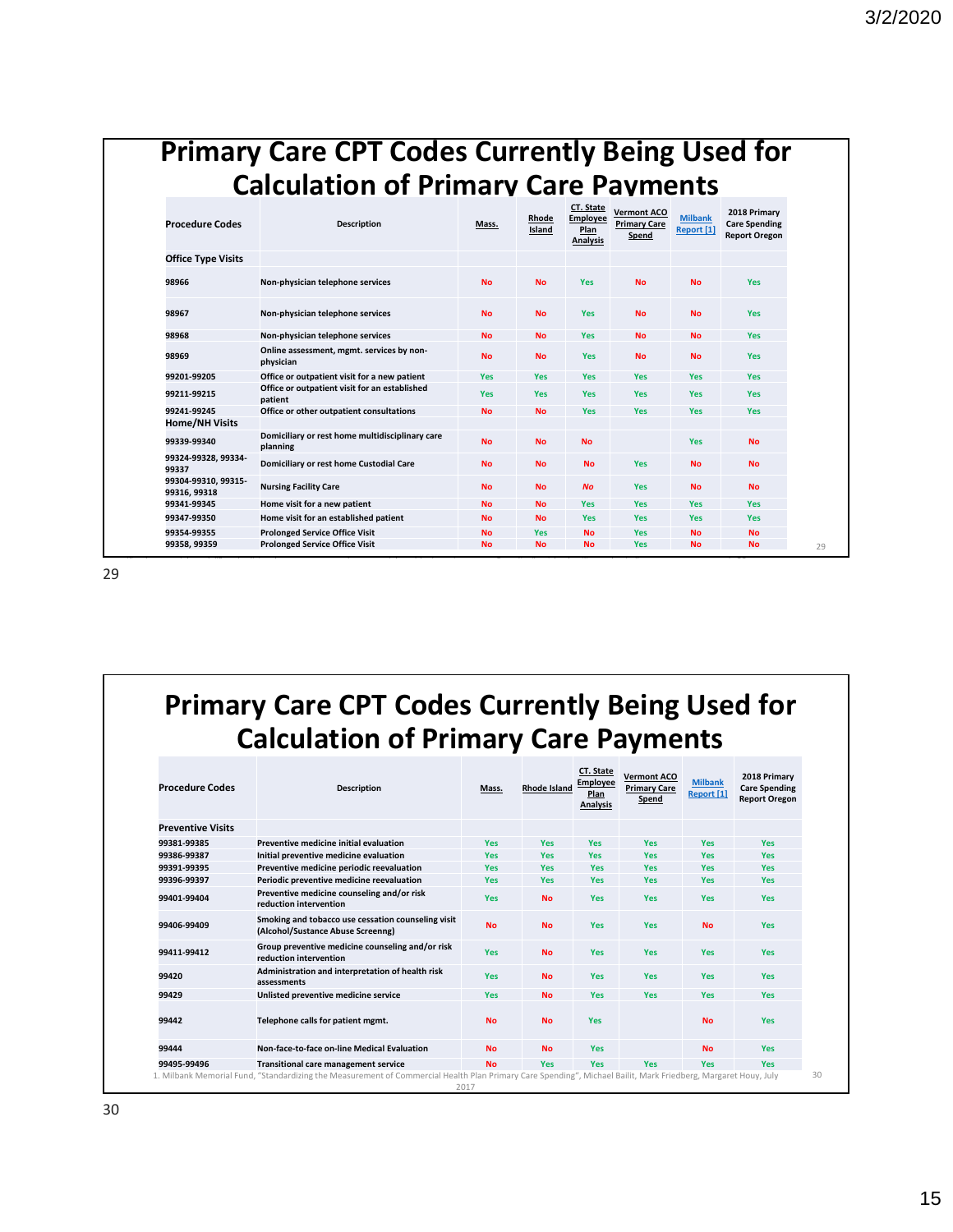### **Primary Care CPT Codes Currently Being Used for Calculation of Primary Care Payments**

| <b>Procedure Codes</b>      | Description                                        | Mass.      | Rhode Island | CT. State<br>Employee<br>Plan<br>Analysis | <b>Vermont ACO</b><br><b>Primary Care</b><br>Spend | <b>Milbank</b><br>Report [1] | 2018 Primary<br><b>Care Spending</b><br><b>Report Oregon</b> |
|-----------------------------|----------------------------------------------------|------------|--------------|-------------------------------------------|----------------------------------------------------|------------------------------|--------------------------------------------------------------|
| <b>Medicare Visits</b>      |                                                    |            |              |                                           |                                                    |                              |                                                              |
| G0008-G0009                 | Administration of influenza virus vaccine          | <b>No</b>  | <b>No</b>    | <b>Yes</b>                                | <b>Yes</b>                                         | <b>No</b>                    | <b>Yes</b>                                                   |
| G0402                       | <b>Welcome to Medicare visit</b>                   | <b>No</b>  | <b>No</b>    | <b>Yes</b>                                | Yes                                                | <b>Yes</b>                   | <b>Yes</b>                                                   |
| G0438-G0439                 | <b>Annual wellness visit</b>                       | <b>Yes</b> | <b>No</b>    | <b>Yes</b>                                | <b>Yes</b>                                         | <b>Yes</b>                   | <b>Yes</b>                                                   |
| G0444                       | <b>Annual depression screening</b>                 | <b>No</b>  | <b>No</b>    | <b>Yes</b>                                |                                                    | <b>No</b>                    | <b>Yes</b>                                                   |
| G0463                       | <b>Hospital Outpatient Clinic Visit (Medicare)</b> | <b>No</b>  | <b>No</b>    | <b>Yes</b>                                | <b>Yes</b>                                         | <b>No</b>                    | <b>No</b>                                                    |
| G0502-G0507                 | Care management                                    | <b>No</b>  | <b>No</b>    | <b>Yes</b>                                |                                                    | <b>No</b>                    | <b>Yes</b>                                                   |
| T1015                       | Clinic visit, all-inclusive(FQHC)                  | <b>No</b>  | <b>No</b>    | <b>Yes</b>                                | Yes                                                | <b>No</b>                    | <b>Yes</b>                                                   |
| 99487,99489,99490,<br>G0506 | <b>Chronic Care Management</b>                     | <b>No</b>  | <b>No</b>    | <b>Yes</b>                                | <b>Yes</b>                                         | <b>No</b>                    | <b>No</b>                                                    |

# **Primary Care CPT Codes Currently Being Used for Calculation of Primary Care Payments**

| <b>Procedure Codes</b>                 | <b>Description</b>                                                                                                                                        | Mass.     | <b>Rhode Island</b> | CT. State<br>Emplovee<br>Plan<br><b>Analysis</b> | <b>Vermont ACO</b><br><b>Primary Care</b><br>Spend | <b>Milbank</b><br>Report [1] | 2018 Primary<br><b>Care Spending</b><br><b>Report Oregon</b> |
|----------------------------------------|-----------------------------------------------------------------------------------------------------------------------------------------------------------|-----------|---------------------|--------------------------------------------------|----------------------------------------------------|------------------------------|--------------------------------------------------------------|
| Immunizations and<br><b>Injections</b> |                                                                                                                                                           |           |                     |                                                  |                                                    |                              |                                                              |
| 90460-90461                            | Immunization through age 18, including provider<br>consult                                                                                                | <b>No</b> | <b>No</b>           | <b>Yes</b>                                       | <b>Yes</b>                                         | <b>No</b>                    | Yes                                                          |
| 90471-90474                            | Immunization by injection/oral/intranasal route                                                                                                           | <b>No</b> | <b>No</b>           | <b>Yes</b>                                       | <b>Yes</b>                                         | <b>No</b>                    | <b>Yes</b>                                                   |
| 90649                                  | Human Papilloma virus vaccine                                                                                                                             | <b>No</b> | <b>No</b>           | <b>Yes</b>                                       | <b>No</b>                                          | <b>No</b>                    | Yes                                                          |
| 90658                                  | Influenza virus vaccine                                                                                                                                   | <b>No</b> | <b>No</b>           | <b>Yes</b>                                       | <b>No</b>                                          | <b>No</b>                    | <b>Yes</b>                                                   |
| 90670                                  | Pneumococcal conjugate vaccine                                                                                                                            | <b>No</b> | <b>No</b>           | <b>Yes</b>                                       | <b>No</b>                                          | <b>No</b>                    | Yes                                                          |
| 90686                                  | Influenza virus vaccine                                                                                                                                   | <b>No</b> | <b>No</b>           | <b>Yes</b>                                       | <b>No</b>                                          | <b>No</b>                    | <b>Yes</b>                                                   |
| 90688                                  | Influenza virus vaccine                                                                                                                                   | <b>No</b> | <b>No</b>           | <b>Yes</b>                                       | <b>No</b>                                          | <b>No</b>                    | <b>Yes</b>                                                   |
| 90715                                  | Tetanus, diphtheria toxoids adsorbed                                                                                                                      | <b>No</b> | <b>No</b>           | <b>Yes</b>                                       | <b>No</b>                                          | <b>No</b>                    | Yes                                                          |
| 90732                                  | Pneumococcal polysaccharide vaccine                                                                                                                       | <b>No</b> | <b>No</b>           | <b>Yes</b>                                       | <b>No</b>                                          | <b>No</b>                    | <b>Yes</b>                                                   |
| 90736                                  | Zoster (shingles) vaccine                                                                                                                                 | <b>No</b> | <b>No</b>           | <b>Yes</b>                                       | <b>No</b>                                          | <b>No</b>                    | <b>Yes</b>                                                   |
| 96372                                  | Therapeutic, prophylactic, or diagnostic injection                                                                                                        | <b>No</b> | <b>No</b>           | <b>Yes</b>                                       | <b>No</b>                                          | <b>No</b>                    | Yes                                                          |
|                                        | 1. Milbank Memorial Fund, "Standardizing the Measurement of Commercial Health Plan Primary Care Spending", Michael Bailit, Mark Friedberg, Margaret Houy, | July 2017 |                     |                                                  |                                                    |                              |                                                              |